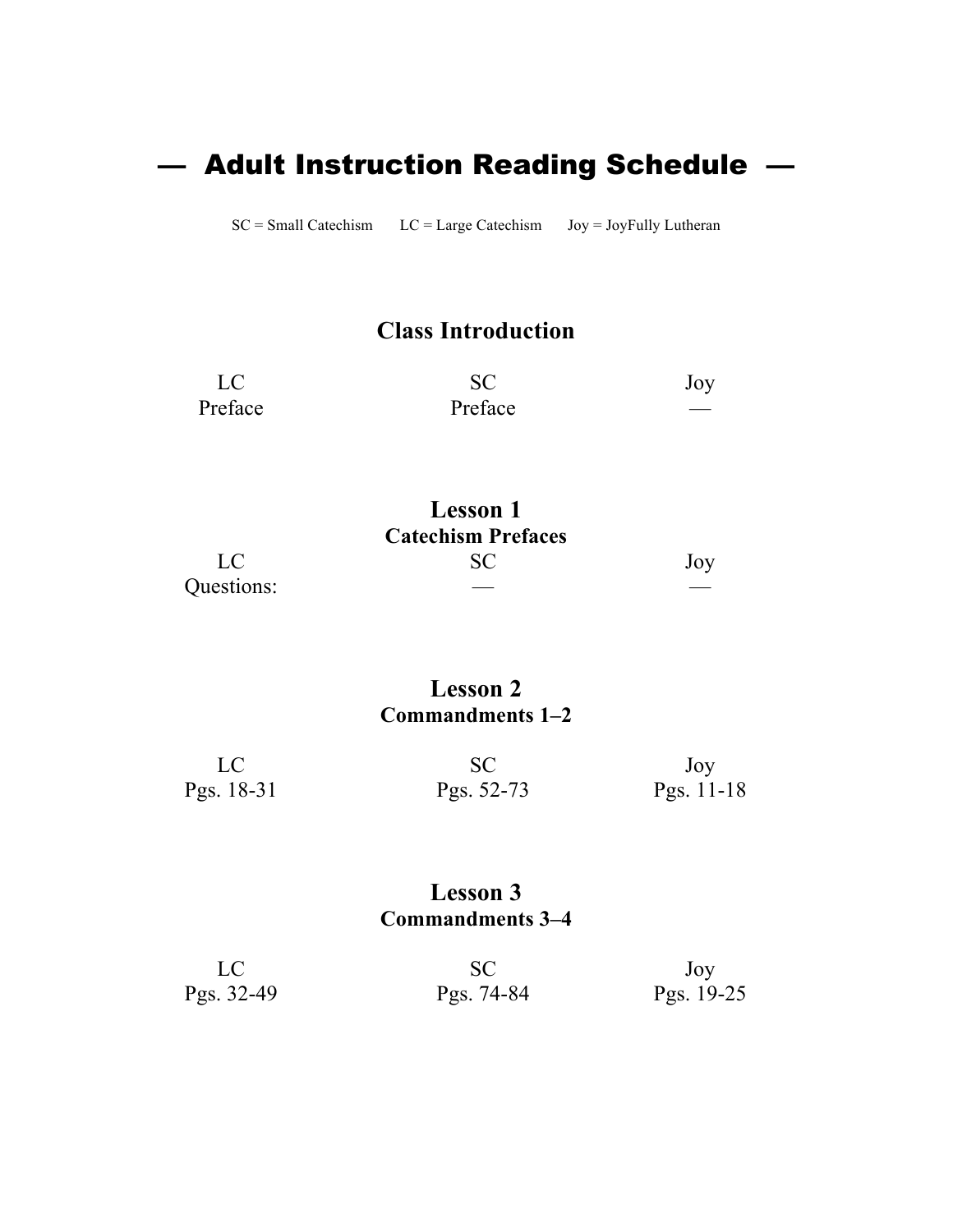#### **Lesson 4 Commandments 5–7**

| LC.          | <b>SC</b>   | Joy        |
|--------------|-------------|------------|
| Pgs. $50-64$ | Pgs. 85-109 | Pgs. 26-38 |

### **Lesson 5 Commandments 8–Close**

| LC           |                | Joy        |
|--------------|----------------|------------|
| Pgs. $65-80$ | Pgs. $110-127$ | Pgs. 39-56 |

## **Lesson 6 Apostles' Creed (Part 1)**

| LC           |              | Joy        |
|--------------|--------------|------------|
| Pgs. $81-88$ | Pgs. 128-194 | Pgs. 59-73 |

## **Lesson 7 Apostles' Creed (Part 2)**

| LC             | <b>SC</b>    | Joy          |
|----------------|--------------|--------------|
| Pgs. $89 - 96$ | Pgs. 195-230 | Pgs. $74-80$ |

## **Lesson 8 Lord's Prayer (Intro—2nd Petition)**

|               |              | Joy           |
|---------------|--------------|---------------|
| Pgs. $98-109$ | Pgs. 231-251 | Pgs. $81-100$ |